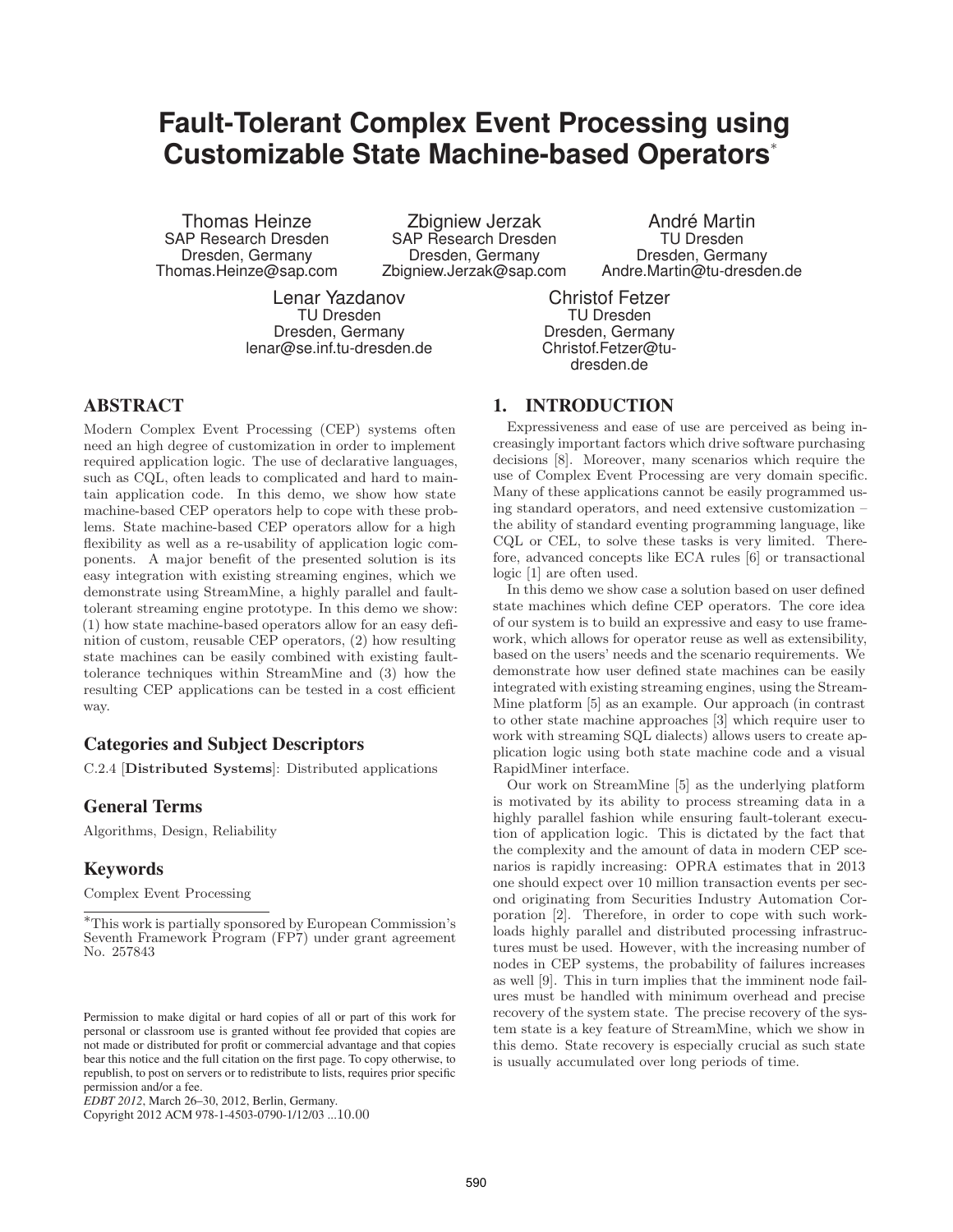

Figure 1: Stage-based architecture of StreamMine

## **2. SYSTEM ARCHITECTURE**

The StreamMine prototype shown in this demo consists of runtime and design time components – see Figure 1. The design time contains a user interface which allows for a GUIbased query definition, as well as online monitoring of the application logic execution in the underlying streaming system. The StreamMine runtime processes the event stream as event batches and allows the users to define the size of batches (down to the size of one event), trading off throughput for latency. The processing logic is divided into stages with each stage processing a full batch before sending it to the next stage.

In order to process data in parallel StreamMine uses a keybased stream partitioning approach. A single stream is split across several slices (within one stage) which execute the same stage logic in parallel. The number of slices per stage can be arbitrarily chosen, which allows for flexible resource can be arbitrarily chosen, which allows for fittings for an allocation driven by the complexity of the stages' operators allocation driven by the complexity of the stagest operators.

## **3. ACTIVE REPLICATION**

Due to the high event rates and infinite event streams observed in typical CEP scenarios, logging of all events to allow for recovery in case of crashes would introduce an unacceptable overhead. Therefore, within this demonstration we will show how an enhanced version of active replication [4] can be used to mitigate this problem. Our variant of active replication does not require a continuous duplication of workload across identical nodes. Instead we allow nodes to use idle CPU time to provide fault-tolerance by acting as an active replica for another node.

Figure 2 illustrates the scheme used for our active replication. For each slice a primary and a secondary (backup) copy is created. In case of normal utilization (below  $50\%$ ) the node responsible for secondary copies performs same computations as the primary copy with the successor stage ignoring the duplicated input. If the primary copy fails, the secondary  $\frac{1}{1}$  the duplication in  $\frac{1}{1}$  the processing with  $\sum_{i=1}^{n}$  becomes the primary and takes over the primary  $\sum_{i=1}^{n}$ 

no latency. In case when utilization of the node hosting a secondary



Figure 2: Combining active and passive replication in StreamMine

copy exceeds 50% it automatically switches from active replication to passive replication. In passive replication mode, the secondary node buffers all incoming events, without processing them. This allows it to restore the state in case of the primary failure. When the event buffer of the secondary is full, it triggers the state transfer from the primary and discards the events from its buffer. Events can be discarded as the corresponding state has already been installed in the secondary. The primary and secondary slices are distributed across all slices of a single stage in such a way that the processing is equally partitioned over all available nodes.

A cautious reader might notice, that to enable the above active/passive replication scheme one needs to be able to perform deterministic execution of the application logic. Deterministic execution allows for replaying of the events with consistent results. StreamMine replication scheme ensures that state of the different replicas is consists at any time. Based on our previous work [5], we demonstrate that using active replication introduces only a small overhead for the active replication introduces only a small overthead for the processing, in terms of both throughput and latency.

#### **4. STATE MACHINE-BASED OPERATORS**

In order to represent the processing logic within one stage a state machine is used. The state machine encodes the internal state of the operator as well as the handling of arriving. events. We choose the state machine approach because we believe it is well suited to model complex behavior and allows for modularized as well as extensible design of operator semantics.

Our state machines consist of states and transitions, which describe the transfer between states. A transition can be watched by a guard, which ensures that given conditions are met before the transition is taken. In addition, transitions can trigger specific actions, such as sending of an event or increasing a counter.

Each time a new event arrives a transition inside the state machine is called. This, in turn, allows other transitions to become active resulting in further state transition. This is repeated until the state machine does not perform any state transition or the state machine arrives in its initial state again. Because we allow state machines to be defined by the user, it can potentially happen that an infinite cycle of states is created. A simple solution to this problem, based states is created. To simple solution to this problem, based on detection of strongly connected components, has been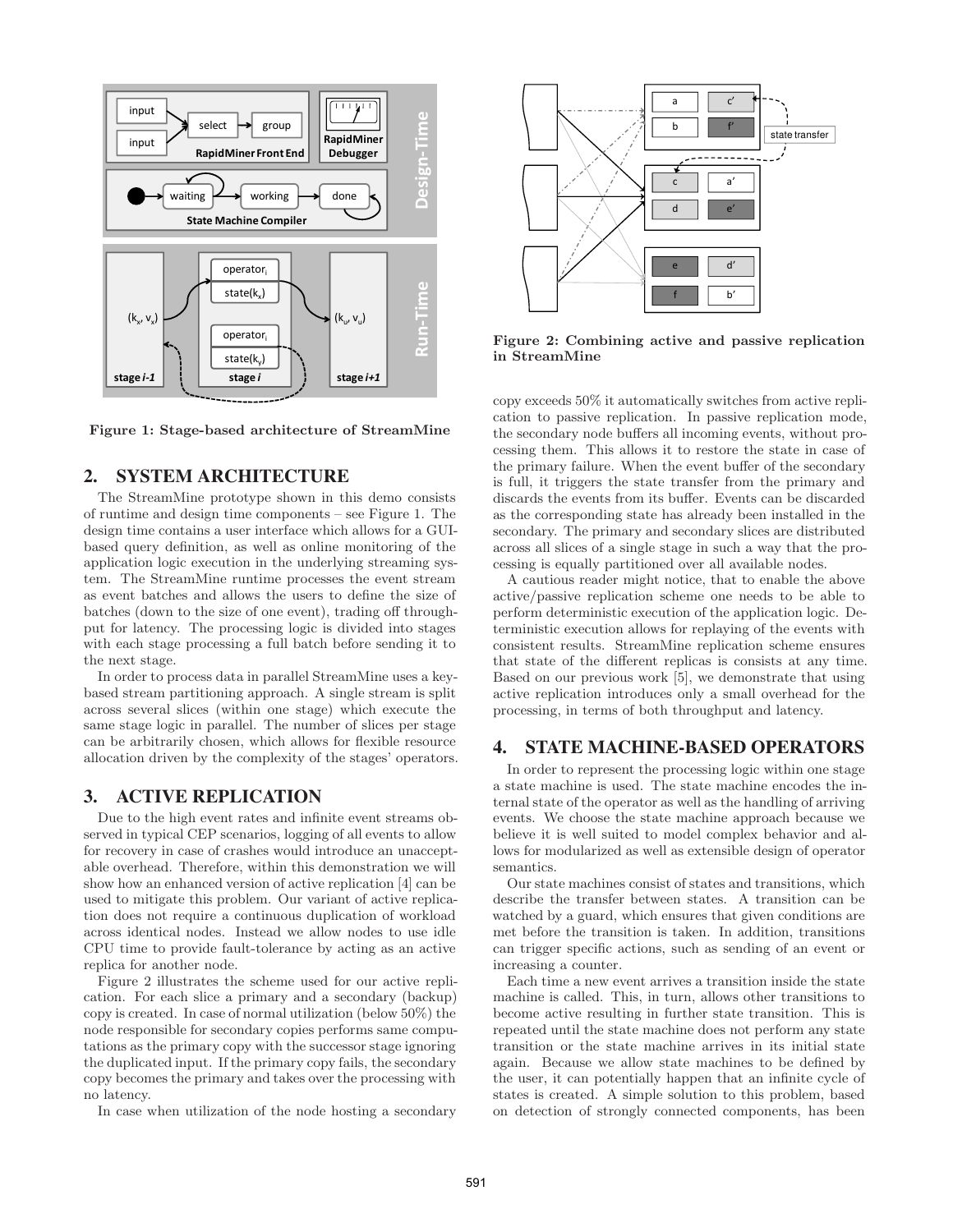

Figure 3: Example state machine-based windowed aggregation operator

shown, in  $O(n)$ , where n is the number of states.<br>Figure 3 illustrates an example state machine which imple-

Figure 3 illustrates an example state machine which implements a windowed aggregation function. The processing of new input event always begins in the start state and consists of three major steps: (1) removing all outdated events from the time window,  $(2)$  adding the new event to the aggregate and  $(3)$  sending the new aggregate to the next stage. All these steps are modeled as a single state and by taking the transition between the different states corresponding actions are triggered, in order to remove outdated events or to send the new aggregates to the next stage.

To integrate state machines into StreamMine we use an already existing approach called State Machine Compiler  $(SMC)$  [7], which offers a domain specific language  $(DSL)$  to represent state machines and allows for an automatic compilation into native code. From within the generated code external classes and/or functions can be accessed, which is used (among others) to send events from one StreamMine stage to its successor stages. The DSL representation of the state machine shown in Figure 3 is shown in Figure 4. Figstate machine shown in Figure 3 is shown in Figure 4. Fig.  $\frac{1}{2}$  also highlights the different components of the state components of the state state  $\frac{1}{2}$ machine.<br>As a starting point for our system we have created a set of

state machine templates representing commonly used CEP operators including: selection, join, aggregation, projection and sequence. These templates can be instantiated with parameters to allow for an easy reuse by, e.g., setting filter criteria or join conditions. In addition, these predefined solutions can serve as starting point for user defined operator semantics, because the implemented actions and guards can used also in other state machines.

|               | State Machine DSL Generated Code |      |
|---------------|----------------------------------|------|
| Lines of code | 304                              | 2087 |
| Ratio         | 1x                               | 6.8x |

#### Table 1: Comparison of the number of lines of code written for the state machine DSL and generated by the SMC compiler

We have evaluated our approach with the help of the 2011<br>DEBS Challenge scenario [10]. The 2011 DEBS Challenge ---- challenge scenario [10]. The 2011 DEBS Challenge scenario is a good candidate for evaluation as it requires a



Figure 4: DSL-based implementation of the state machine-based windowed aggregation operator shown in Figure 3

large number of custom-written operators. Table 1 shows a comparison between the number of lines of code written using the state machine DSL and the number of code lines generated by the SMC compiler for the Challenge solution. Using the abstraction offered by the state machine-based operators only a small fraction of code needs to be implemented by hand. by hand.

### **5. FAULT-TOLERANT OPERATORS**

Besides being well suited for describing complex operator semantics state machines-based operators can easily be integrated into the existing parallelized and fault-tolerant StreamMine platform. The execution of state machines can be parallelized by instantiating several identical state machines and executing all of them on different parts of the input stream.

To evaluate the performance of the state machine-based operators we have measured throughput and latency  $-$  see Figure 5. Evaluation was performed on a 50-node cluster with each node equipped with  $2$  Intel Xeon E5405 (quad core) CPUs and 8 GB of RAM. Conducted experiments demonstrate that using 12 instances in parallel a throughput of up to 250,000 events per second can be achieved. In addition, the end to end latency per stage is below 3 milliseconds. It can be concluded, that by using only the state machine-based operators one can build scalable applications.

The state machine operators are also well suited for integration with the existing active replication solutions. An important aspect of implementing active replication inside a streaming engine is that the state of an operator which a streaming engine is that the state of an operator which<br>has to be synchronized between different replicas has to be has to be synchronized between different replicas has to be